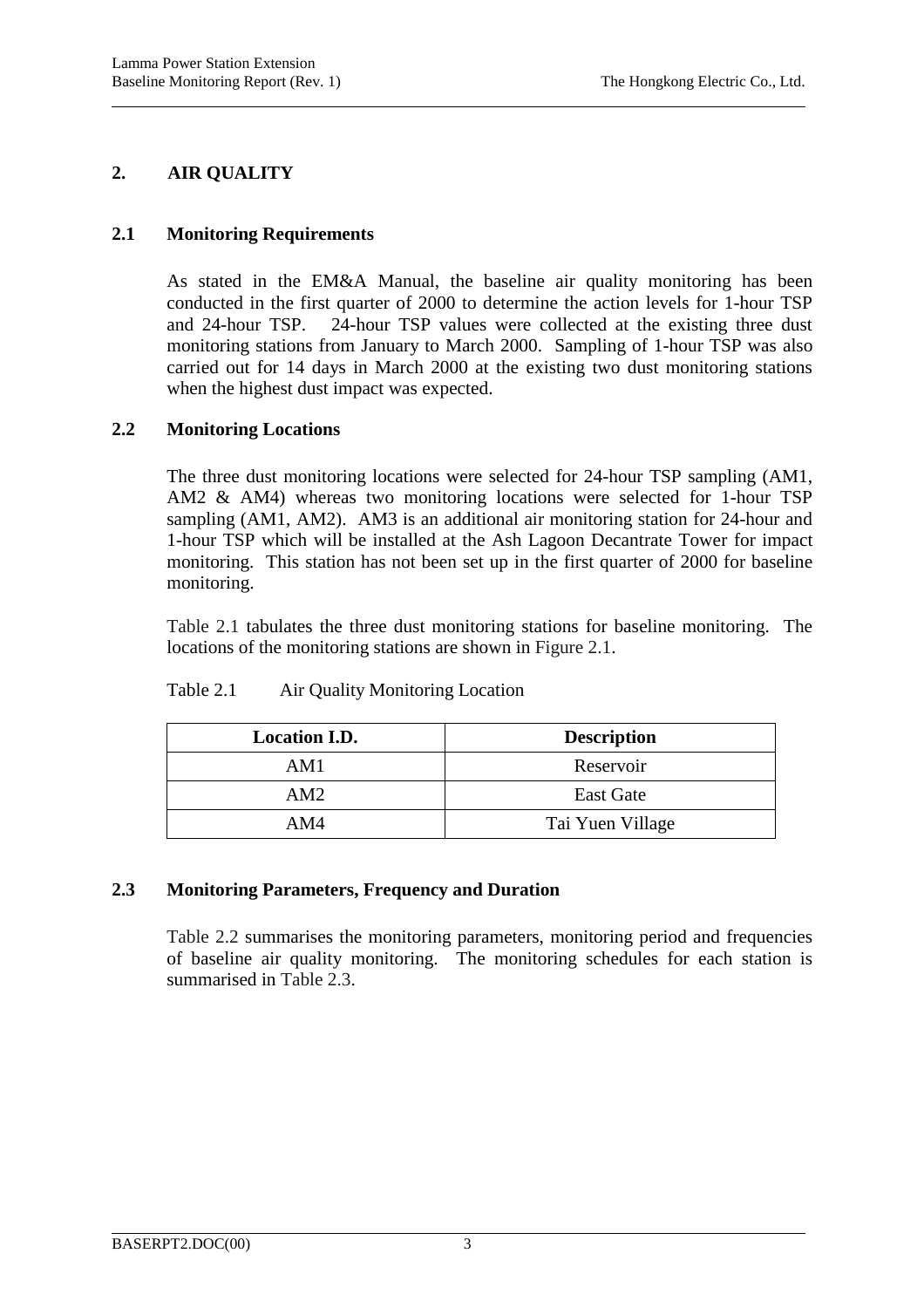| <b>Monitoring</b><br><b>Stations</b> | <b>Parameter</b> | <b>Period</b> | <b>Frequency</b>  |
|--------------------------------------|------------------|---------------|-------------------|
| AM1                                  | 1-hour TSP       | 1500-1800     | 3 times/day       |
|                                      | 24-hour TSP      | 0000-2400     | Once every 6 days |
| AM2                                  | 1-hour TSP       | 1500-1800     | 3 times/day       |
|                                      | 24-hour TSP      | 0000-2400     | Once every 6 days |
| AM4                                  | 24-hour TSP      | 0000-2400     | Once every 6 days |

Table 2.2 Baseline Air Quality Monitoring Parameter and Frequency

| Table 2.3 |                                                  |  |  |
|-----------|--------------------------------------------------|--|--|
|           | Monitoring Schedules for the Monitoring Stations |  |  |

| Location | <b>Monitoring Schedule</b> |                       |  |
|----------|----------------------------|-----------------------|--|
|          | 1-hour TSP                 | 24-hour TSP           |  |
| AM1      | 18/03/00 - 31/03/00        | $04/01/00 - 28/03/00$ |  |
| AM2      | 18/03/00 - 31/03/00        | $04/01/00 - 28/03/00$ |  |
| AM4      |                            | $04/01/00 - 28/03/00$ |  |

# **2.4 Monitoring Equipment**

Continuous 24-hour TSP air quality monitoring was performed using the GS2310 High Volume Air Sampler (HVAS) and the MINIVOL Portable Sampler at AM1/2 and AM4 respectively. A TEOM Model 1400a continuous dust monitor was used to carry out the 1-hour TSP monitoring at AM1 and AM2. Table 2.4 summarises the equipment used in the baseline dust monitoring programme.

| Equipment                        | <b>Model and Make</b>     |
|----------------------------------|---------------------------|
| 24 hour sampling:                | Model GS2310              |
| <b>HVAS</b> Sampler              | Anderson Instruments Inc. |
| <b>MINIVOL Portable Sampler</b>  | <b>AIRMETRICS</b>         |
| 1 hour sampling:                 | TEOM Model 1400a          |
| <b>Continuous TSP Dust Meter</b> | Rupprecht & Patashnick    |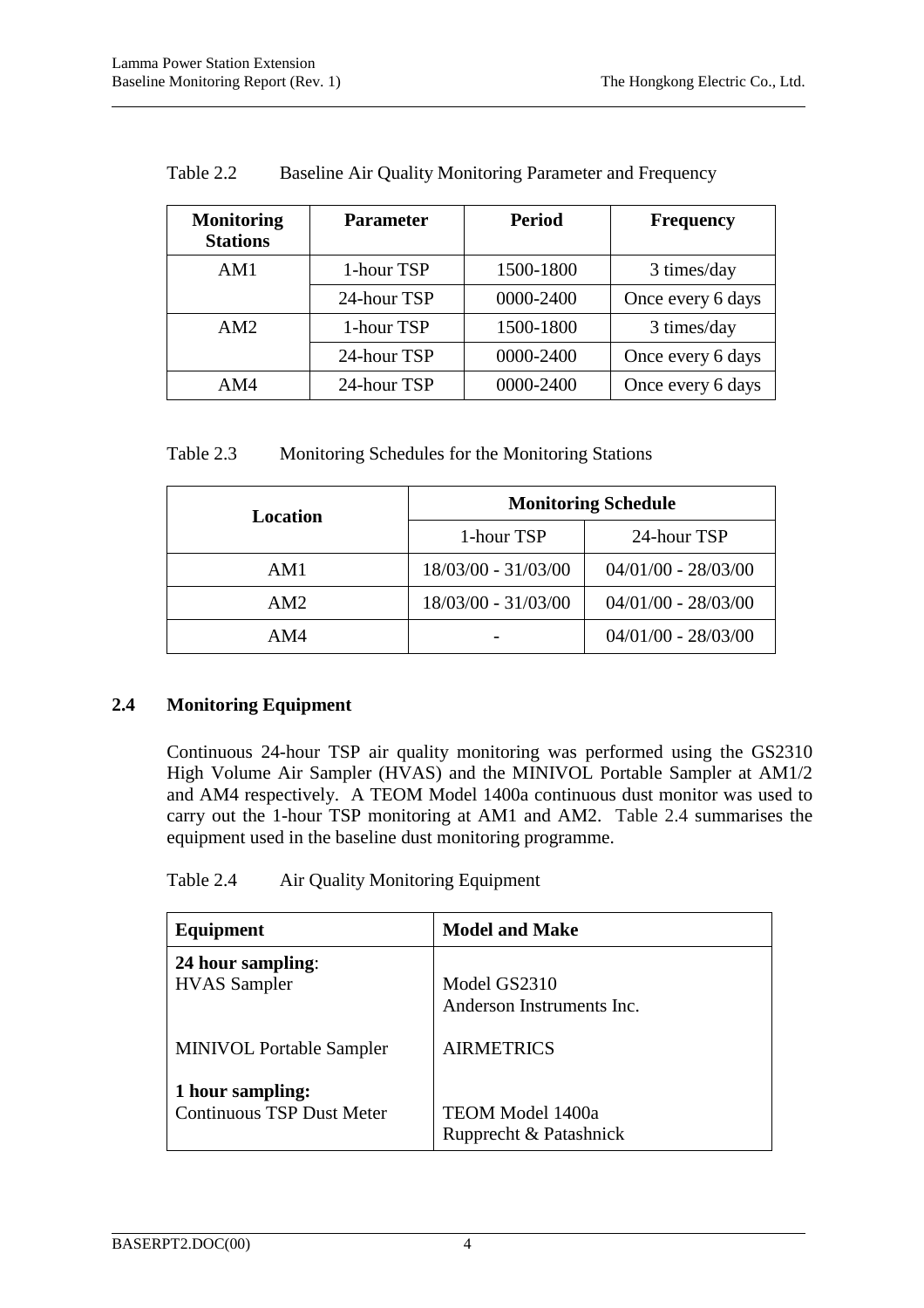# **2.5 Monitoring Methodology**

#### *Instrumentation*

High Volume Air Sampler model GS2310105-1, by Anderson Instruments Inc. was used for 24-hour TSP sampling at AM1 & AM2 (EPA Test Method Section 2.2 Reference Method for the Determination of Suspended Particulates in the Atmosphere)

- 20-60 SCFM adjustable flow range
- Elapsed-time meter for 24 hours operation
- Equipped with a flow recorder for continuous monitoring
- Mass flow controller for 24 hours sampling period

MINIVOL Portable Sampler by AIRMETRICS was also used for 24-hour TSP sampling at AM4.

- Programmable Timer
- Elapsed Time Accumulator
- Flow Controller controlling the operation flow rate at 5 liters/minute

TEOM model 1400a Continuous Dust Monitor, by Rupprecht & Patashnick was used to provide the 1 hour TSP data.

- Real time TSP concentration
- 5-minute; hourly; 8-hours and 24-hours TSP average can be provided
- Mass flow controller for precise flow control

### *Operating/Analytical Procedures*

Air quality monitoring was conducted in accordance with the methodology specified in the EM&A Manual. Detailed operating/analytical procedures can be referred to the EM&A Manual.

### **2.6 Results And Observations**

### *Results*

Baseline air quality monitoring was conducted at the three dust monitoring stations AM1, AM2 and AM4. The result are summarised in Table 2.5. The detailed monitoring data of 1-hour and 24-hour TSP is presented in Annex A. Graphical presentations of the 1-hour TSP and 24-hour TSP results are shown in Annex B.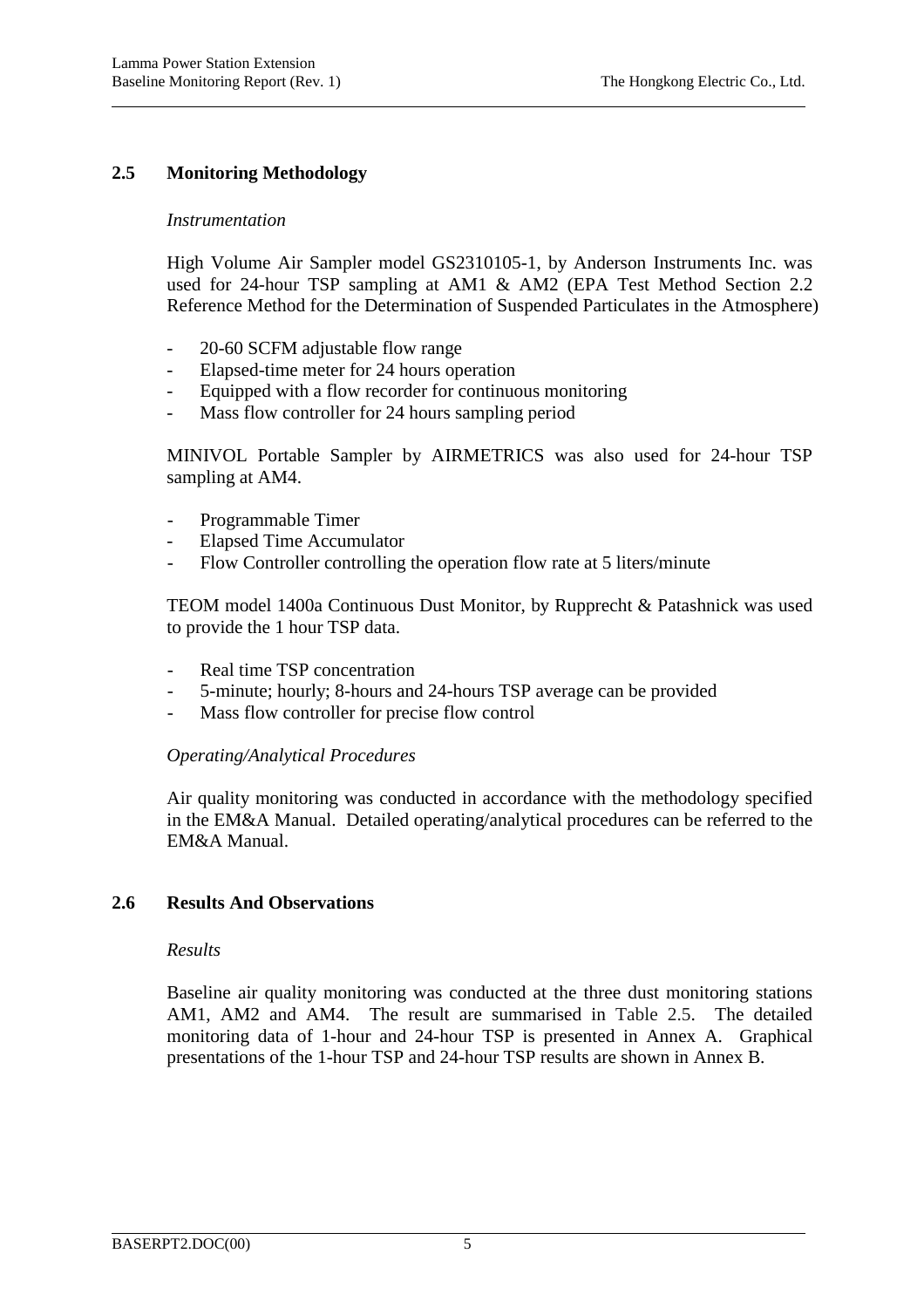|             | AM1                        | AM2                               | AM4                               |
|-------------|----------------------------|-----------------------------------|-----------------------------------|
|             | <b>Average TSP</b>         | <b>Average TSP Concentration,</b> | <b>Average TSP Concentration,</b> |
|             | Concentration, $\mu g/m^3$ | $\mu$ g/m <sup>3</sup>            | $\mu$ g/m <sup>3</sup>            |
|             | (Range)                    | (Range)                           | (Range)                           |
| 1-hour TSP  | 117<br>$(31 - 262)$        | 130<br>$(45 - 297)$               |                                   |
| 24-hour TSP | 85                         | 89                                | 80                                |
|             | $(11 - 195)$               | $(15 - 191)$                      | $(11 - 171)$                      |

### Table 2.5 Summary of the Baseline Air Quality Monitoring Results

#### *Observations*

No major activities influencing air quality were identified during the baseline monitoring.

### **2.7 Action and Limit Levels**

The Action and Limit levels were set in accordance with the conditions stipulated in the Environmental Monitoring and Audit Manual which is summarised as follows:

| <b>Parameters</b>                              | <b>Action</b>                                                                                                                                                                                                                     | Limit |
|------------------------------------------------|-----------------------------------------------------------------------------------------------------------------------------------------------------------------------------------------------------------------------------------|-------|
| 1-hour TSP<br>Level in $\mu$ g/m <sup>3</sup>  | • For baseline level $\leq 384 \text{ }\mu\text{g/m}^3$ , Action<br>level = $(130\% \times \text{baseline} + \text{the Limit})$<br>level)/2<br>• For baseline level >384 $\mu$ g/m <sup>3</sup> , Action<br>$level = Limit Level$ | 500   |
| 24-hour TSP<br>Level in $\mu$ g/m <sup>3</sup> | • For baseline level $\leq 200 \mu g/m^3$ , Action<br>level = $(130\% \times \text{baseline} + \text{the Limit})$<br>level)/2<br>• For baseline level $>200 \mu g/m^3$ , Action<br>$level = Limit Level$                          | 260   |

Data collected at AM2 was used to determine the Action levels as these data represents the highest dust impact during the sampling period.

Following the above criteria, the Action and Limit levels for air quality are set for AM1 to AM4 as follows: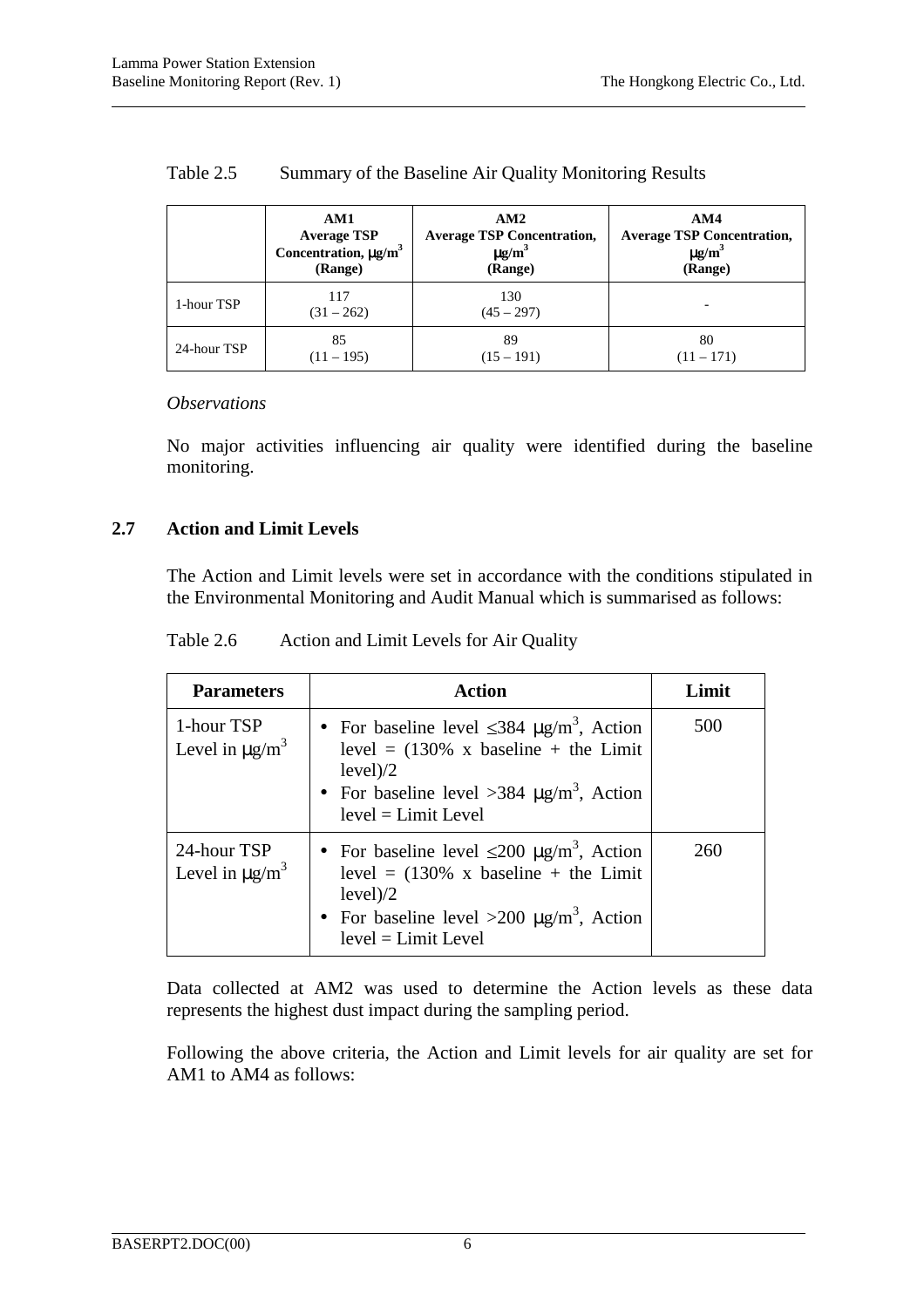|               | Action Level, $\mu$ g/m <sup>3</sup> | Limit Level, $\mu g/m^3$ |
|---------------|--------------------------------------|--------------------------|
| 1-hour $TSP*$ | 340                                  | 500                      |
| 24-hour TSP   | 190                                  | 260                      |

#### Table 2.7 Action and Limit Levels for 1-hour and 24-hour TSP

\* No Action/Limit Level for 1-hour TSP is applied to AM4 where no real time dust monitor is installed.